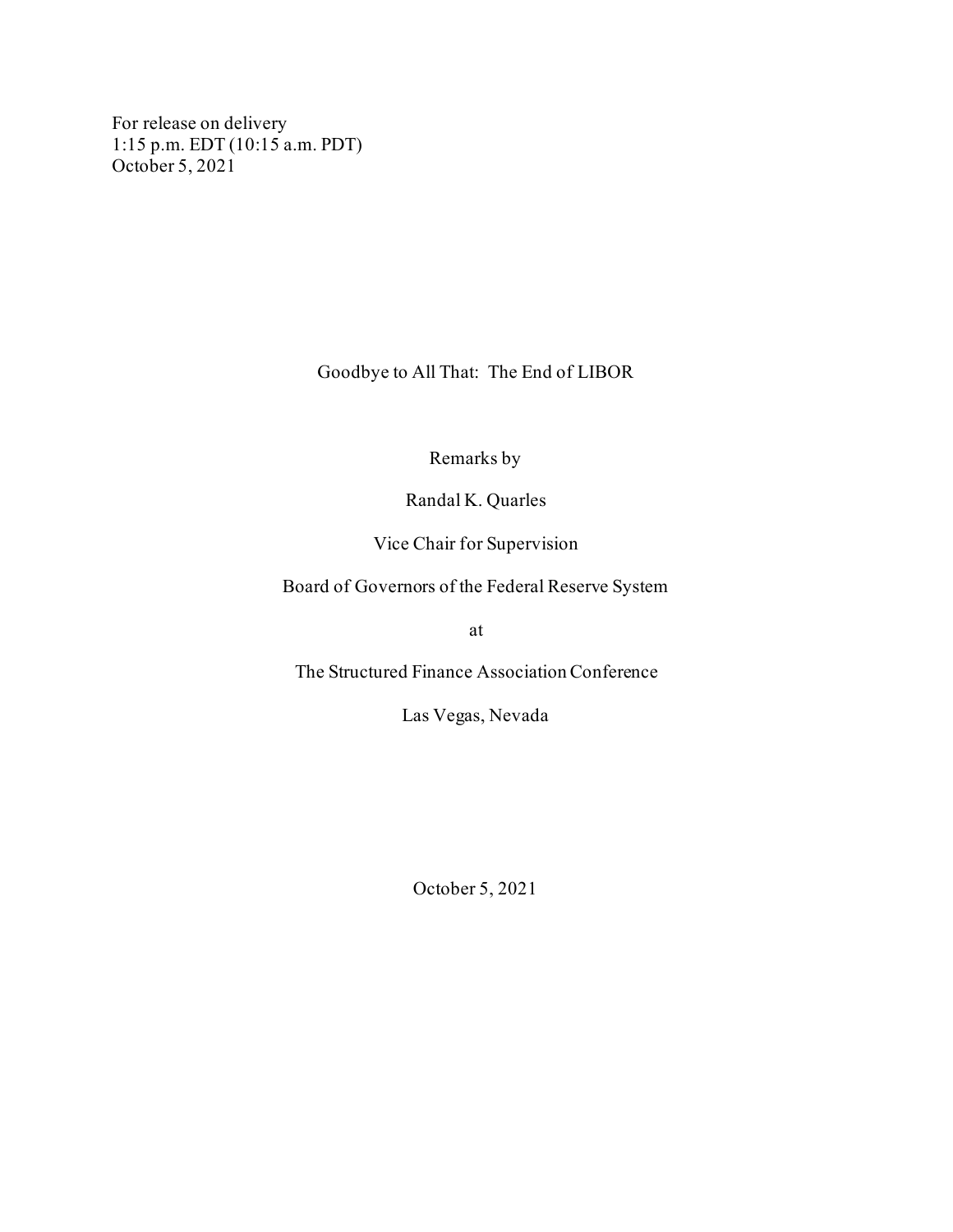Now that business travel has started to pick back up as we emerge from the COVID event, a prosaic but insistent problem has reappeared: what to read on a long plane flight. Like most of you, I try to get some work done—but, also like most of you, out of an amalgam of security concerns and indolence, I often don't succeed. Something must improve the hours, but Kant is a little heavy, P.G. Wodehouse a little light, and T.S. Eliot looks like you're just showing off. So, over the last few weeks, I've been rereading Joan Didion while making my way from point A to point B: *Slouching Toward Bethlehem*, *The White Album*, and *Where I Was From*. As it turns out, Joan Didion is a particularly apt author to be reading on the way to this conference—not because the conference is being held in Las Vegas, although her four-page summation of this "most extreme and allegorical of American settlements" is a classic. But rather, because a nearly constant theme of her writing is change: how hard it is to recognize that things have changed; how hard it is to come to terms with it once recognized; how insistent people can be that surely, they will be OK.

And given that introduction, I'm sure you have now guessed what I intend to talk to you about today: LIBOR, the benchmark formerly known as the London Interbank Offered Rate. LIBOR was the principal benchmark used to set interest rates for a vast number of commercial loans, mortgages, securities, derivatives, and other products. For a number of years—certainly at least since July of 2017, and really for several years before—it has been clear that LIBOR would end, but some believed it was not clear exactly *when* LIBOR would end. And, as a result, many market participants have continued to use LIBOR as if that end date would surely be in some indefinitely distant future, as if LIBOR would remain available forever.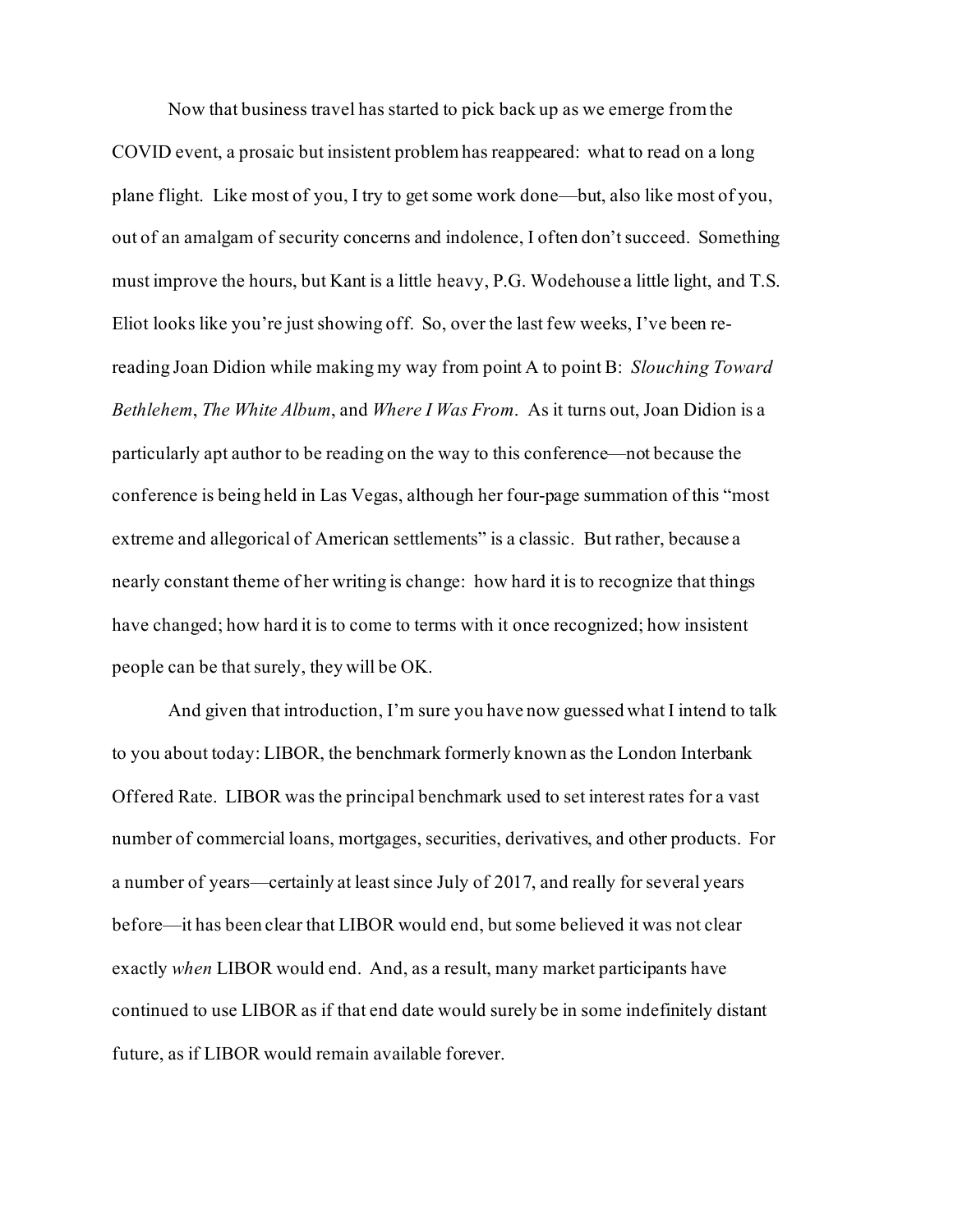Earlier this year, however, things changed, and changed significantly. Two things happened which together make clear that LIBOR will no longer be available for any new contracts after the end of this year, just 86 days from now. First, the United Kingdom's Financial Conduct Authority (FCA), which regulates LIBOR, and ICE Benchmark Administration (IBA), which administers LIBOR, announced definitive end dates for LIBOR.<sup>[1](#page-2-0)</sup> No U.S. dollar LIBOR tenors will be available after June 30, [2](#page-2-1)023.<sup>2</sup>

So, now there was a definitive and immovable date fixed for the end of LIBOR. However, the second thing that happened made clear that long before that end date in 2023, LIBOR would not be available for any *new* contracts after the end of this year. Following the FCA and IBA announcements about the end of LIBOR, the Federal Reserve and other regulators published guidance making clear that we will focus closely on whether supervised institutions stop new use of LIBOR by the end of this year—86 days from now.

If LIBOR will not be available for new contracts, what is the point of IBA continuing to provide USD LIBOR quotes until mid-2023? Those LIBOR quotes will allow many existing contracts to mature according to their terms, thus greatly reducing the costs and risks of this transition. Otherwise, many banks would have had to renegotiate hundreds of thousands of loan contracts before December 31, an almost impossible task. But the whole process only works if no new LIBOR contracts are written while the legacy contracts are allowed to mature. So, those new LIBOR contracts will not be made. Change is difficult, but it is inescapable.

<span id="page-2-1"></span><span id="page-2-0"></span><sup>1</sup> See <https://www.fca.org.uk/news/press-releases/announcements-end-libor> and [https://ir.theice.com/press/news-details/2021/ICE-Benchmark-Administration-Publishes-Feedback-](https://ir.theice.com/press/news-details/2021/ICE-Benchmark-Administration-Publishes-Feedback-Statement-for-the-Consultation-on-Its-Intention-to-Cease-the-Publication-of-LIBOR-Settings/default.aspx)[Statement-for-the-Consultation-on-Its-Intention-to-Cease-the-Publication-of-LIBOR-Settings/default.aspx](https://ir.theice.com/press/news-details/2021/ICE-Benchmark-Administration-Publishes-Feedback-Statement-for-the-Consultation-on-Its-Intention-to-Cease-the-Publication-of-LIBOR-Settings/default.aspx). <sup>2</sup> One-week and two-month U.S. dollar LIBOR tenors will end as of December 30, 2021. IBA will cease publishing all remaining U.S. dollar LIBOR rates after June 30, 2023.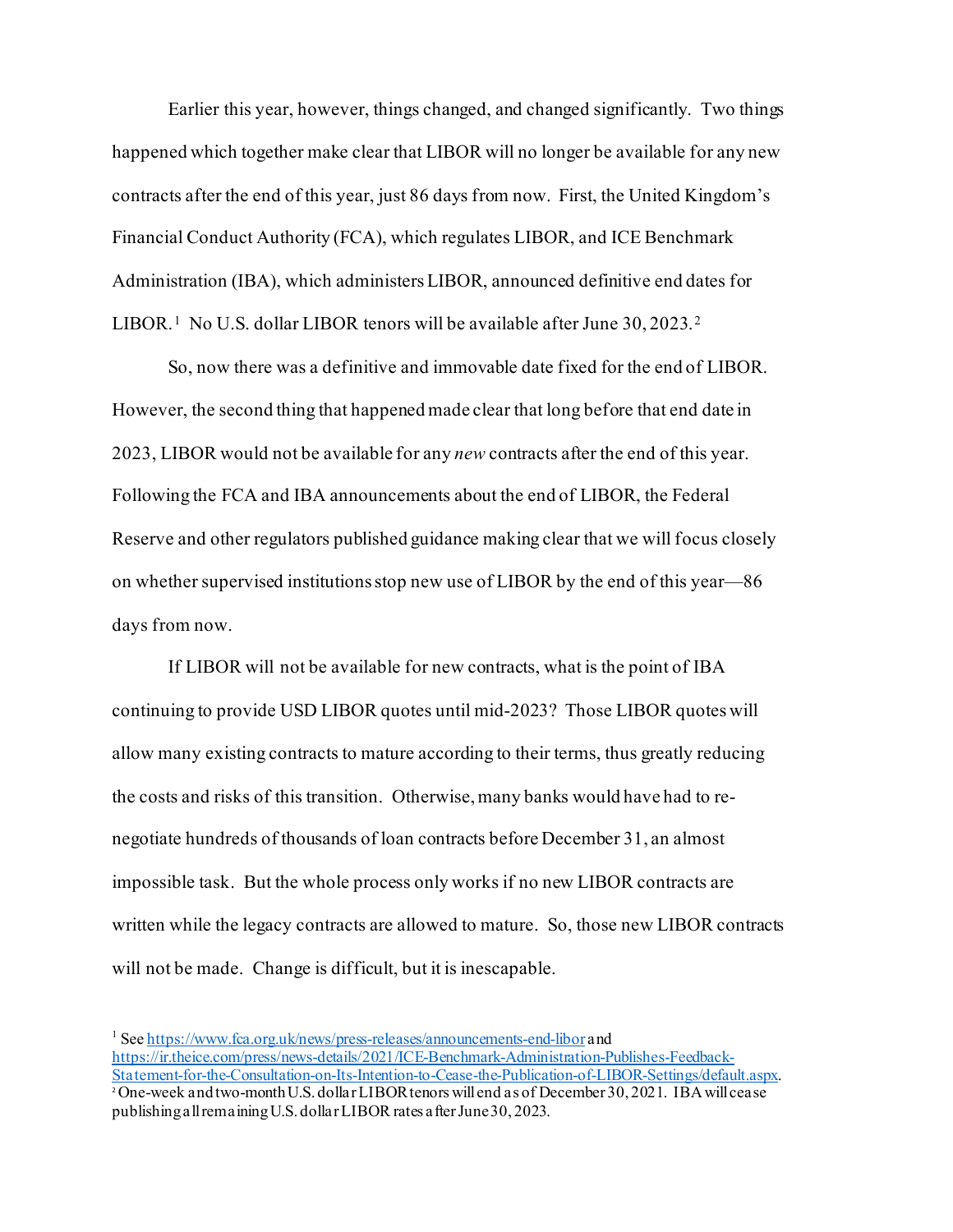## **What is LIBOR, and Why is it Going Away?**

LIBOR was intended to be a measure of the average interest rate at which large banks can borrow in wholesale funding markets for different periods of time, ranging from overnight to one month, three months, and beyond. LIBOR is an unsecured rate, which means that it measures interest rates for borrowings that are made without collateral and therefore include some credit risk.

At first blush, it may seem peculiar that a borrowing rate for banks in London has been used so widely. Why, for example, are more than \$1 trillion of residential mortgages *in the United States* tied to LIBOR? The answer is that, over time, LIBOR's pervasiveness became self-reinforcing. Lenders, borrowers, and debt issuers relied on LIBOR because, first, everyone else used LIBOR, and second, they could hedge their LIBOR exposures in liquid derivatives markets. Today, USD LIBOR is used in more than \$200 trillion of financial contracts worldwide.

Federal Reserve officials have described LIBOR's flaws on numerous occasions.[3](#page-3-0) The principal problem with LIBOR is that it was not what it purported to be. It claimed to be a measure of the cost of bank funding in the London money markets, but over time it became more of an arbitrary and sometimes self-interested announcement of what banks simply wished to charge for funds. That might not have become such a debacle had it been clear to everyone what the ground rules were, but the ground rules for LIBOR were anything but clear.

As a result of subsequent changes to the process, LIBOR panel banks now provide evidence of actual transactions where possible. A fundamental problem,

<span id="page-3-0"></span><sup>&</sup>lt;sup>3</sup> See <https://www.federalreserve.gov/newsevents/speech/quarles20190410a.htm>, <https://www.federalreserve.gov/newsevents/speech/powell20140904a.htm>, and <https://www.federalreserve.gov/newsevents/testimony/vanderweide20210415a.htm>.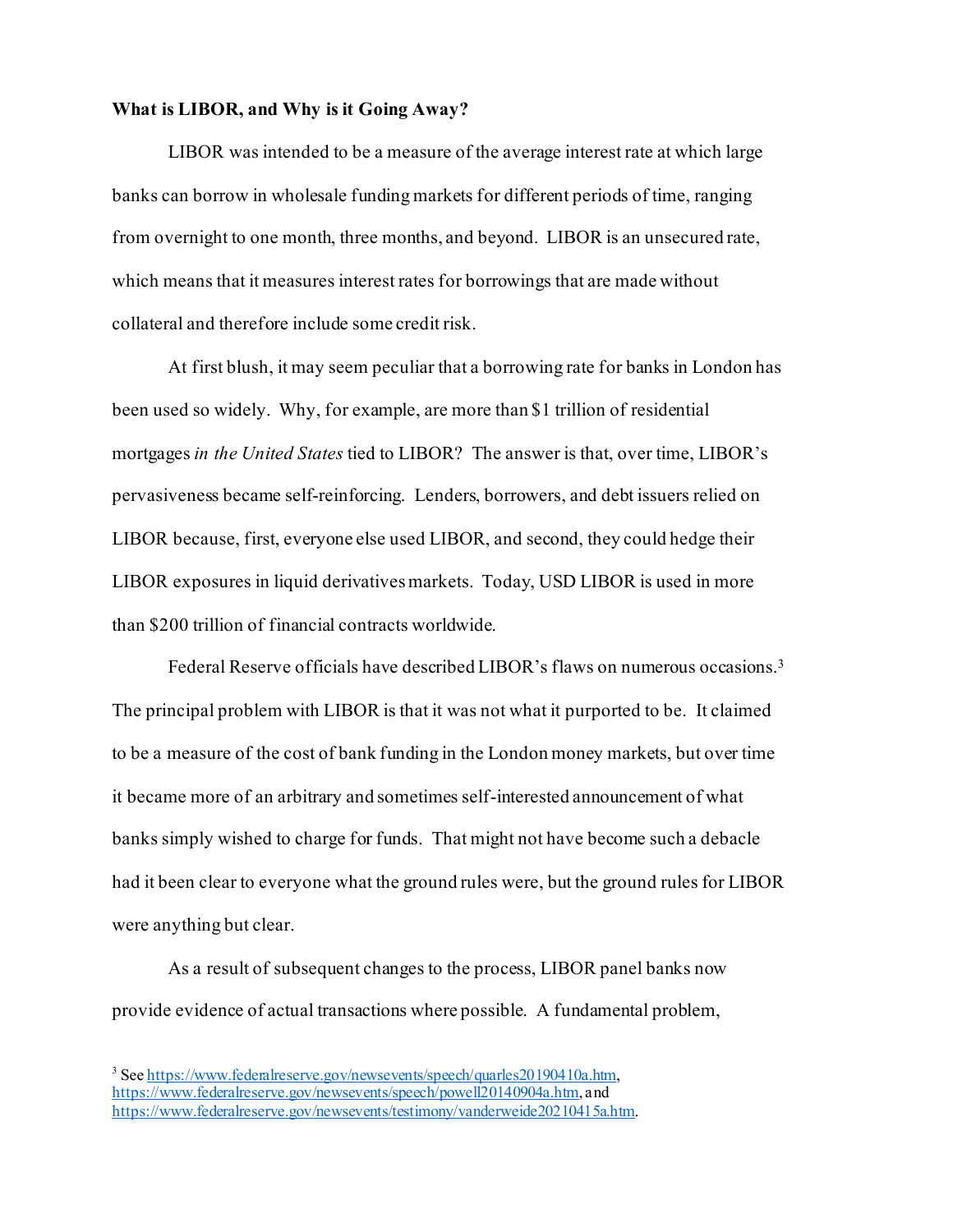however, is that LIBOR has been unable to separate itself from its perception as a measure of bank funding costs, yet the market on which LIBOR is based—the unsecured, short-term bank funding market—dwindled after the 2008 financial crisis. This means that, for many LIBOR term rates, banks must estimate their likely cost of such funding rather than report the actual cost.

Many LIBOR panel banks are uncomfortable estimating their funding costs in producing a benchmark perceived by many to measure actual funding costs. As a result, the great majority of the panel banks have determined that they will not continue participating in the process. This is why the FCA and IBA have announced definitive end dates for LIBOR.

I should note here that regulators have warned about LIBOR-related risks for many years. Beginning in 2013, the U.S. Financial Stability Oversight Council and the international Financial Stability Board, which I currently chair, expressed concern that the decline in unsecured short-term funding by banks could pose serious structural risks for unsecured benchmarks such as LIBOR.[4](#page-4-0) To mitigate these risks and promote a smooth transition away from LIBOR, the Federal Reserve convened the Alternative Reference Rates Committee (ARRC) in November 2014.[5](#page-4-1) As I will describe further in a moment, the ARRC has worked to facilitate the transition from LIBOR to its recommended alternative, the Secured Overnight Financing Rate (SOFR).

<span id="page-4-0"></span><sup>4</sup> See Financial Stability Oversight Council, *2013 Annual Report*(Washington: Department of the Treasury, 2013)[, https://home.treasury.gov/system/files/261/FSOC-2013-Annual-Report.pdf](https://home.treasury.gov/system/files/261/FSOC-2013-Annual-Report.pdf). *See also* Financial Stability Board, *Reforming Major Interest Rate Benchmarks* (Basel, Switzerland: Financial Stability Board, July 2014), https://www.fsb.org/wp-content/uploads/r 140722.pdf.

<span id="page-4-1"></span> $\frac{1}{2}$ The ARRC's voting members are private sector firms, but the Federal Reserve and other official sector entities serve as ex-officio members of the ARRC.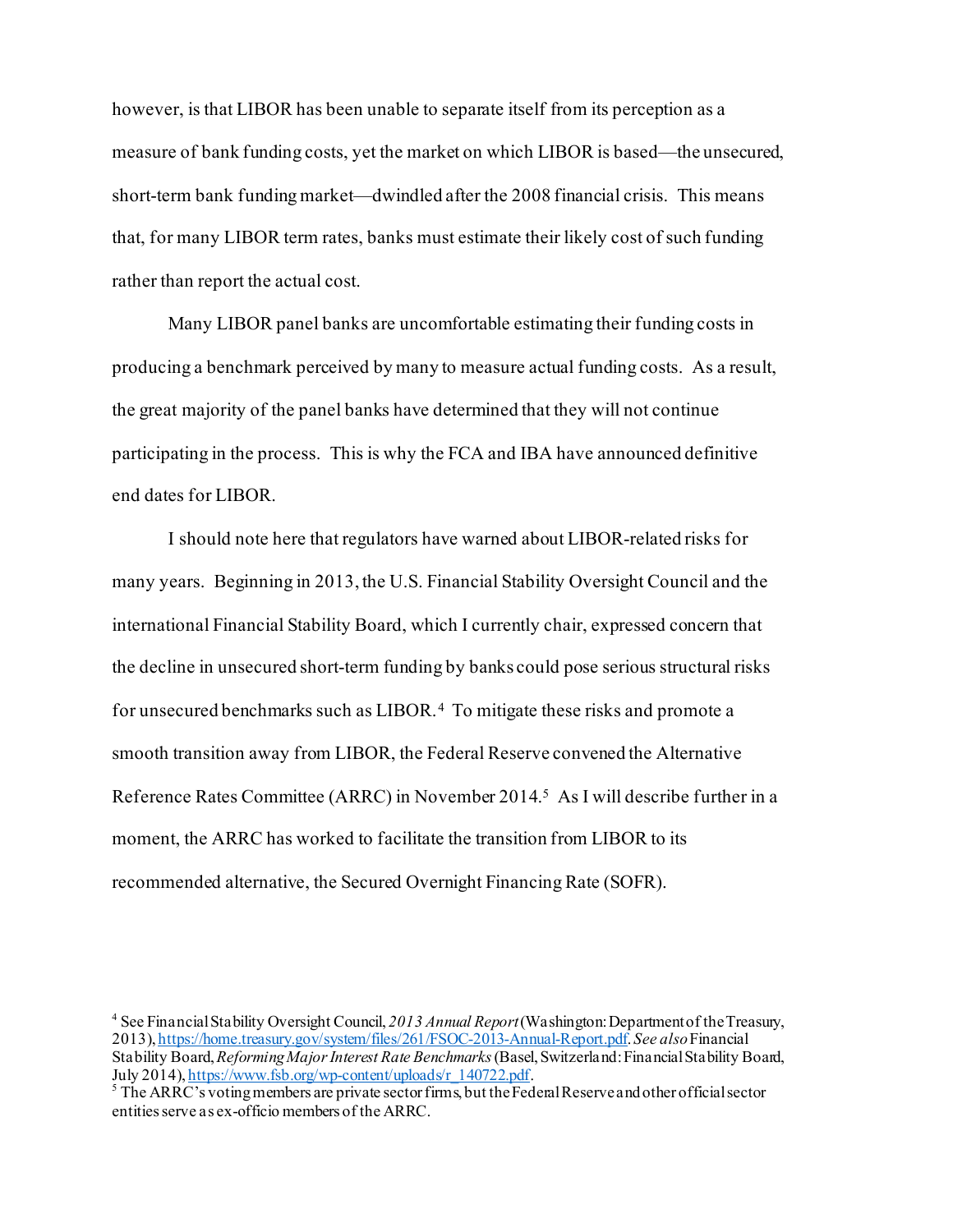## **Supervisory Efforts**

In November 2020, the Federal Reserve, Office of the Comptroller of the Currency (OCC), and Federal Deposit Insurance Corporation (FDIC) sent a letter to the banking organizations we regulate noting that, after 2021, the use of LIBOR in new transactions would pose safety and soundness risks.<sup>[6](#page-5-0)</sup> Accordingly, we encouraged supervised institutions to stop new use of LIBOR as soon as is practicable and, in any event, by the end of this year. The letter also noted that new contracts entered into before December 31, 2021, should either use a reference rate other than LIBOR or have robust fallback language that includes a clearly defined alternative reference rate after LIBOR's discontinuation.

Recently, a number of institutions have asked what would qualify as "new" use of LIBOR after 2021. We are working with other agencies to provide additional guidance about this issue. In my view, however, "new" use of LIBOR would include any agreement that creates additional LIBOR exposure for a supervised institution or extends the term of an existing LIBOR contract.

Earlier this year, the Federal Reserve issued another supervisory letter that provided guidance concerning supervised institutions' LIBOR transition plans.[7](#page-5-1) As the end of LIBOR approaches, Federal Reserve examiners have intensified their focus on supervised institutions' transition planning. In general, institutions of all sizes have acknowledged year-end as the stop date for new LIBOR contracts and are operationally prepared to offer alternative rates. However, based on data from the second quarter of

<span id="page-5-1"></span><span id="page-5-0"></span>

<sup>&</sup>lt;sup>6</sup> Se[e https://www.federalreserve.gov/newsevents/pressreleases/bcreg20201130a.htm](https://www.federalreserve.gov/newsevents/pressreleases/bcreg20201130a.htm).<br><sup>7</sup> See SR 21-7, "Assessing Supervised Institutions' Plans to Transition Away from the Use of the LIBOR," <https://www.federalreserve.gov/supervisionreg/srletters/SR2107.htm>. Earlier this year, I gave a speech that described this supervisory letter in detail. *See also*  <https://www.federalreserve.gov/newsevents/speech/quarles20210322a.htm>.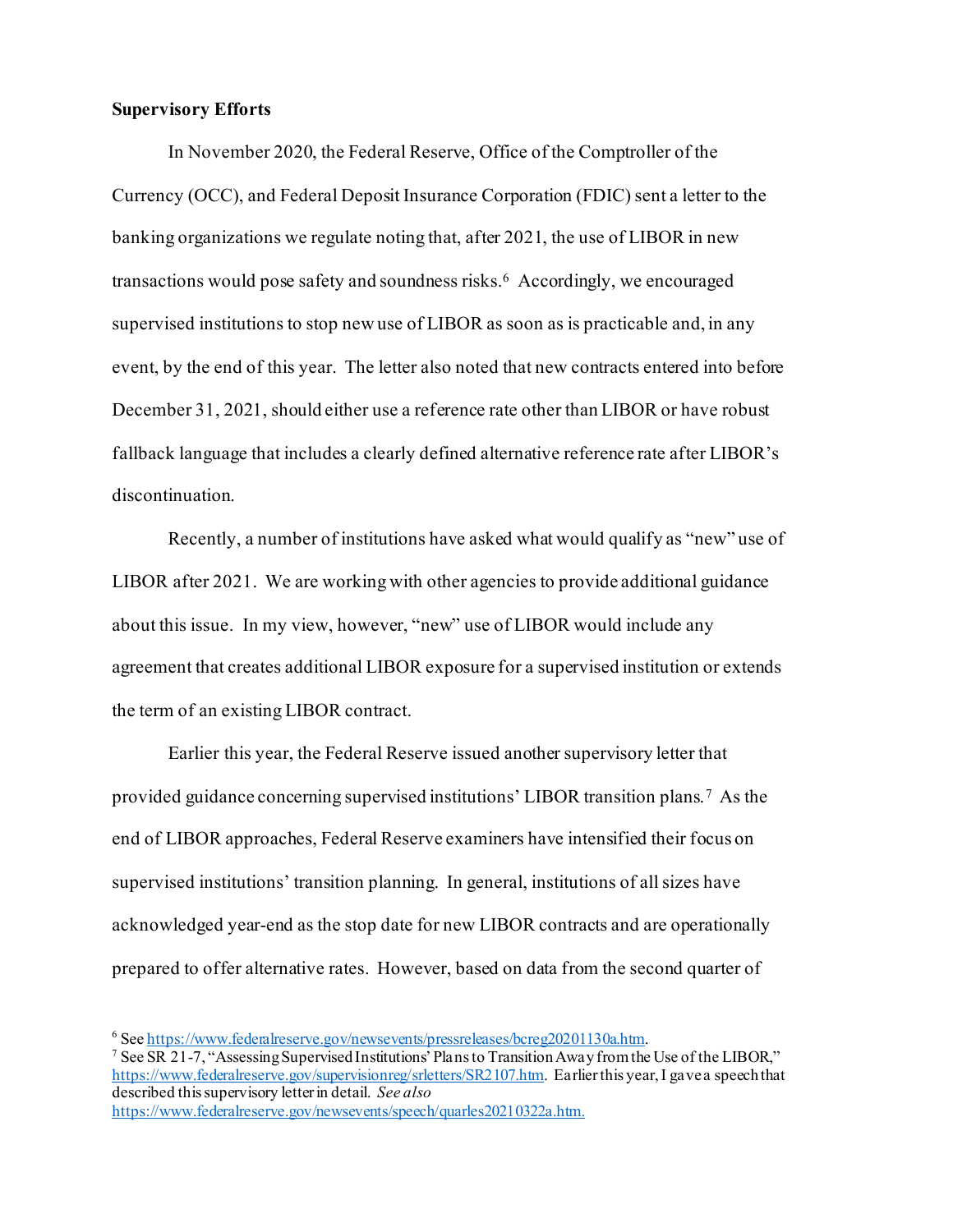2021, we estimate that large firms used alternative rates for less than 1 percent of floating rate corporate loans and 8 percent of derivatives. To be ready for year-end, lenders will have to pick up the pace, and our examiners expect to see supervised institutions accelerate their use of alternative rates.

## **Transitioning to Alternative Rates**

A handful of firms have said that they may want more time to evaluate potential alternative rates. There is no more time, and banks will not find LIBOR available to use after year-end no matter how unhappy they may be with their options to replace it. I would note that the ARRC has been publishing tools to facilitate the use of SOFR for almost four years. [8](#page-6-0) SOFR is a broad measure of the cost of borrowing cash overnight, collateralized by Treasury securities. It rests on one of the deepest and most liquid markets in the world. It is calculated transparently by the Federal Reserve Bank of New York, engendering market confidence. And it can be used for all types of transactions. Notably, the ARRC recently recommended SOFR term rates, which will facilitate the transition from LIBOR to SOFR for market participants who wish to use a forward-looking rate.<sup>[9](#page-6-1)</sup> Given the availability of SOFR, including term SOFR, there will be no reason for a bank to use LIBOR after 2021 while trying to find a rate it likes better.

This is especially true for capital markets products. As I described recently in remarks to the Financial Stability Oversight Council, it is critical that capital markets and derivatives markets transition to SOFR. Market participants have expressed nearly universal agreement that this is the right replacement rate for such products.<sup>[10](#page-6-2)</sup> The

<span id="page-6-1"></span><sup>9</sup> See

<span id="page-6-2"></span>[https://www.newyorkfed.org/medialibrary/Microsites/arrc/files/2021/ARRC\\_Press\\_Release\\_Term\\_SOFR.p](https://www.newyorkfed.org/medialibrary/Microsites/arrc/files/2021/ARRC_Press_Release_Term_SOFR.pdf)  $\frac{dI}{d\theta}$ . See https://www.federalreserve.gov/supervisionreg/files/quarles-libor-presentation-20210611.p[df.](https://www.newyorkfed.org/medialibrary/Microsites/arrc/files/2021/ARRC_Press_Release_Term_SOFR.pdf)

<span id="page-6-0"></span><sup>8</sup> The Federal Reserve Bank of New York began publishing SOFR in April 2018.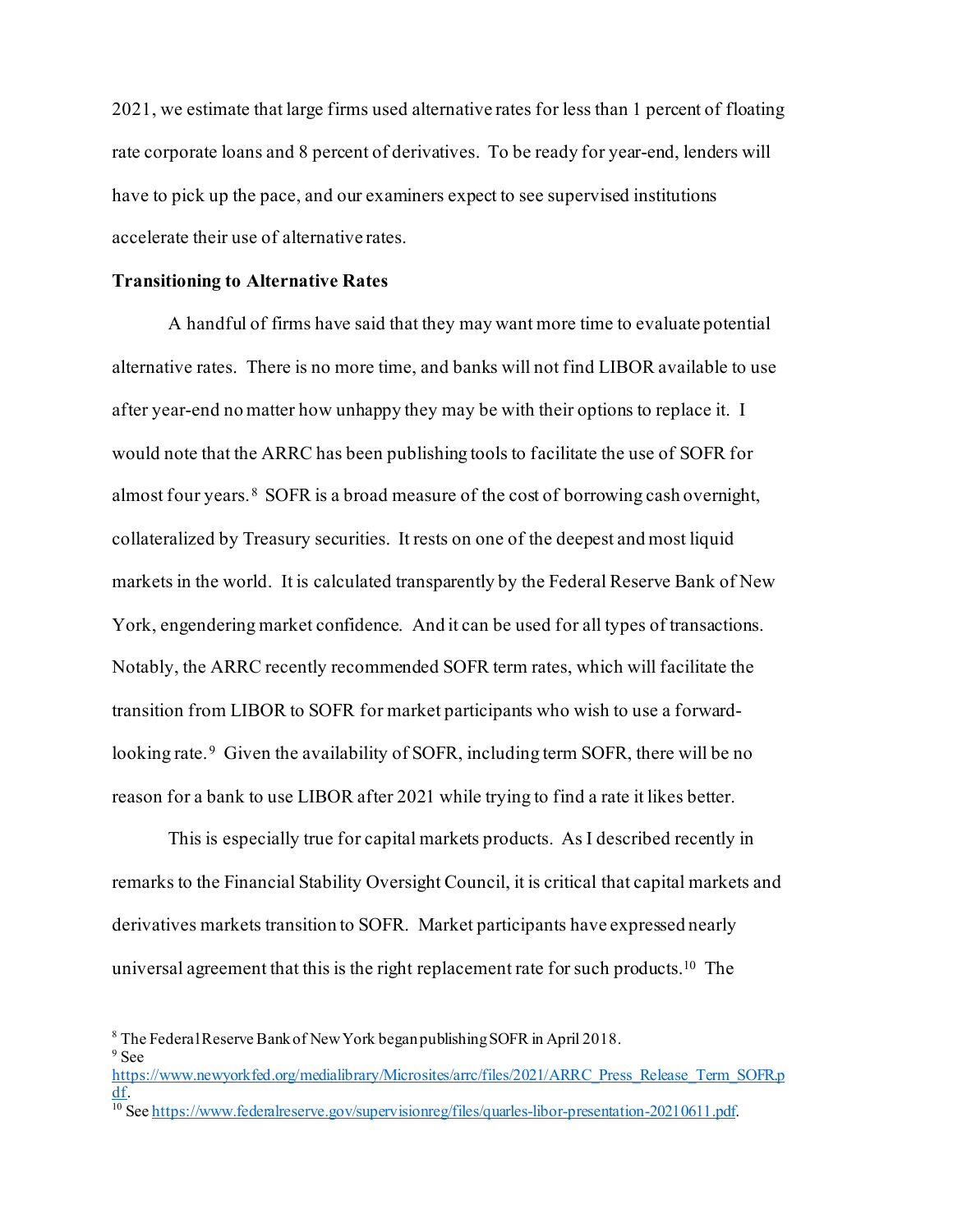ARRC did not recommend any other rate for capital markets or derivatives, and market participants should not expect such rates to be widely available.

Loans, however, are different from derivatives and capital markets products, and raise different issues. With respect to loans, the Federal Reserve, OCC, and FDIC issued a letter last year explaining that we have not endorsed a specific replacement rate.<sup>[11](#page-7-0)</sup> We have not changed that guidance. A bank may use SOFR for its loans, but it may also use any reference rate for its loans that the bank determines to be appropriate for its funding model and customer needs. But a bank will not find LIBOR available after year-end, even if it doesn't want to use SOFR for loans and hasn't chosen a different alternative reference rate. Reviewing banks' cessation of LIBOR use after year-end will be one of the highest priorities of the Fed's bank supervisors in the coming months. If market participants do use a rate other than SOFR, they should ensure that they understand how their chosen reference rate is constructed, that they are aware of any fragilities associated with that rate, and—most importantly—that they use strong fallback provisions.

To conclude, I emphasize that market participants should be ready to stop using LIBOR by the end of 2021.<sup>[12](#page-7-1)</sup> One-week and two-month USD LIBOR will end in only 12 weeks. The remaining USD LIBOR tenors will end in mid-2023, but the LIBOR quotes available from January 2022 until June 2023 will only be appropriate for legacy contracts. Use of these quotesfor new contracts would create safety and soundness risks for counterparties and the financial system. We will supervise firms accordingly.

<span id="page-7-1"></span><span id="page-7-0"></span><sup>&</sup>lt;sup>11</sup> See<https://www.federalreserve.gov/supervisionreg/srletters/SR2025.htm>.<br><sup>12</sup> The Federal Reserve recognizes that market participants cannot fix some legacy LIBOR contracts. In particular, there are approximately \$10 trillion of so-called "tough" legacy contracts that mature after LIBOR ends, but lack workable fallback language to address the end of LIBOR. The Federal Reserve welcomes efforts in Congress to craft federal legislation that would provide a workable fallback for these contracts.